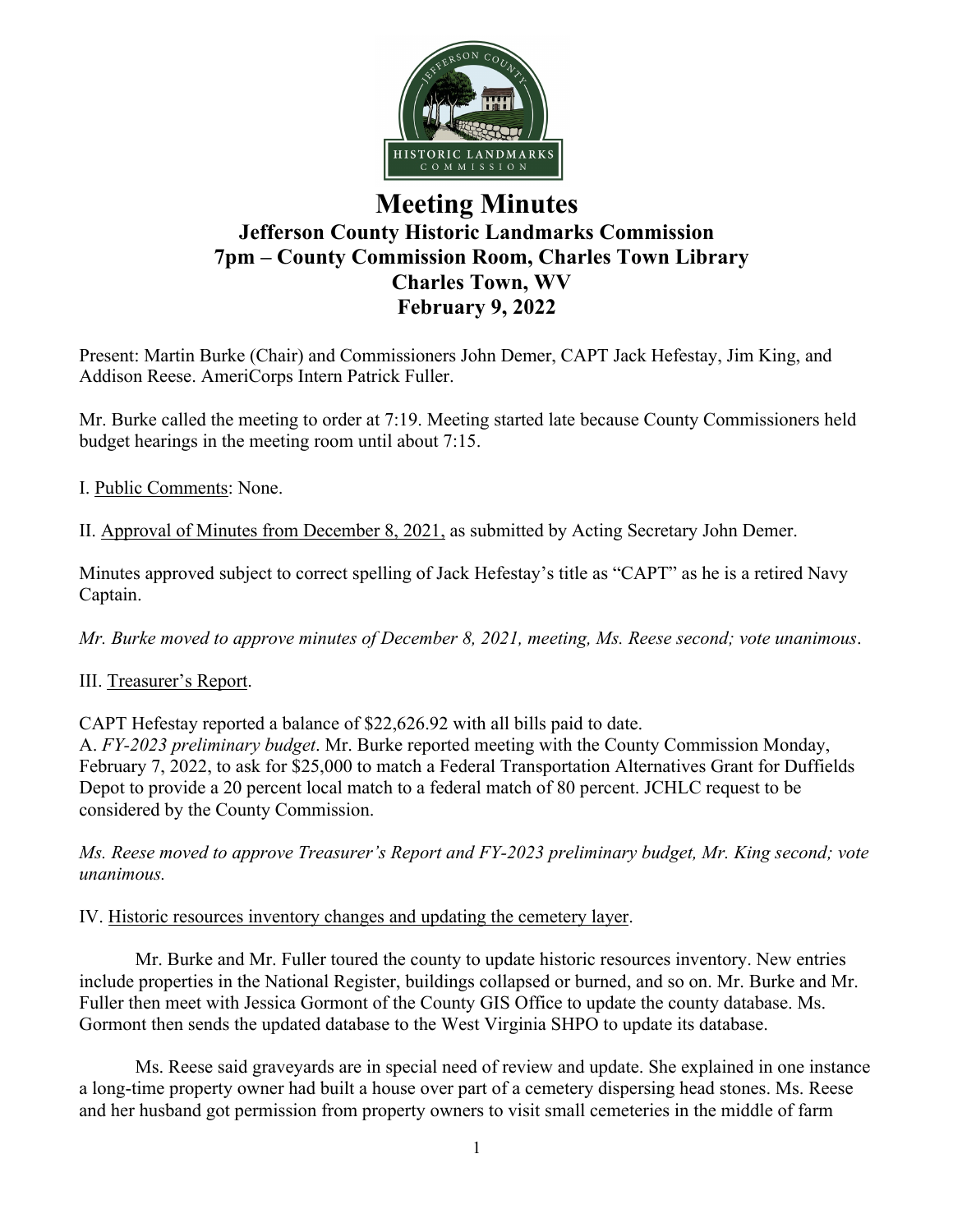fields. One small cemetery contains the remains of Isaac Dust, a witness who helped convict John Brown. Ms Reese reminded that in the introduction to his study of Black cemeteries in Jefferson County, Professor Chuck Hulse conceded his research team ran out of time and was not able to catalog everything. Mr. Burke said three black crosses mark a cemetery on the county map. Ms. Reese said she's added a column for a GPS address and has added many to the record. Mr. Burke asked if Ms. Reese could conclude her listing of cemeteries by March 1.

Mr. Burke talked about the recent loss of the Belvedere Tenant House to development and loss of the Van Evera House across from Food Lion in Shepherdstown to demolition to make way for a new Sheetz gas station.

Ms. Reese will check on a possible slave quarters in good condition.

*Mr. King moved to approve changes to the historic resources inventory and updating the cemetery layer, Mr. Burke second; vote unanimous.*

# V. Frequency of JCHLC meetings – Discuss.

Ms. Reese asked about the decision to reduce the number of meetings from monthly to bimonthly. She said she does not know what everyone is doing, especially by way of properties. Mr. Burke said that monthly meetings may discourage potential members from joining the Commission. He added that the JCHLC is allowed to call a special meeting to discuss a single object. CAPT Hefestay said he's been on the Commission a long time, and every other month works well for him. Ms. Reese countered with important projects every other month is a long time not to meet.

*Consensus seemed to be continue to meet every other month. No vote taken.*

#### VI. Reports and Announcements

## A. *Jefferson County Courthouse Committee: CAPT Hefestay.*

CAPT Hefestay said that in the last ten years the appearance of the courthouse has improved. The courthouse has been painted and the exterior cleaned up. What detracts are the windows that have no coverings inside. Mr. Burke said the county removed exterior storm windows, rebuilt window frames, and installed interior storms that do not detract from the exterior appearance. CAPT Hefestay said from the street anyone can see persons climbing the stairs [because there are no interior shades]. Mr. Burke objects to the bulletin board, but at least the county moved the outside bulletin board behind a column, but the county does not use it.

## *B. Status of Website, Facebook, Instagram and projects. Mr. Fuller and Mr. Burke.*

Mr. Fuller reported he had fixed the "Donate" button on our website, the link previously having the tendency to expire. He did the same on our Instagram and Facebook pages. Mr. Burke complimented Ms. Reese for her post on Eugene Baltimore. Mr. Burke complimented Patrick for his post on the Prohibition Amendment in Charles Town. Mr. Fuller pinpointed the present-day McDonalds in Charles Town as where the bootleggers were apprehended.

Mr. Burke reported that the JCHLC had printed a new folder to describe what we do. As a trial balloon, we will distribute these around May 1 at a craft fair in Sam Michaels Park. He added that he's submitted grant requests for additional folders. Another folder with high priority is one for the courthouse, but that will need additional review to include the forthcoming National Historic Landmark designation.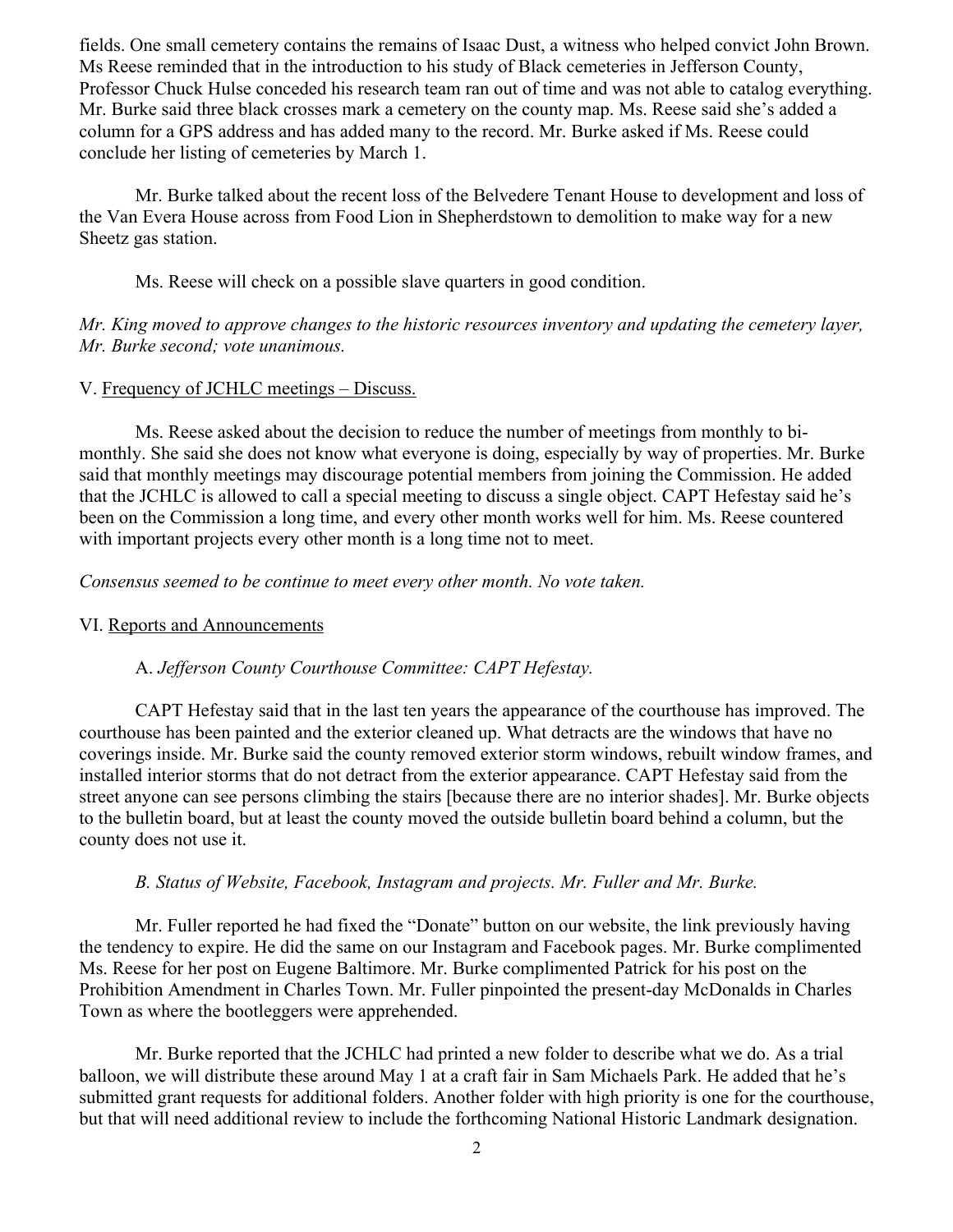### *C. Status of the Kearneysville Methodist Cemetery and other cemeteries. Ms. Reese.*

Ms. Reese reported she has written a grant to help stabilize the Boyd/Carter Cemetery. Because of bad weather she has not been able to visit. Recently she did visit and saw metal markers leaning and other signs of deterioration. She wrote the grant for \$4,000 but wishes she had asked for \$5,000.

Ms. Reese is working on an article about Fairview Cemetery and awaits a response from George Rutherford on his input. Located next to Page/Jackson Elementary School, Fairview Cemetery may hold more than 1,200 burials.

Mr. Burke hopes persons moving into a new development, Hunts Field, will volunteer to care for it as a community project.

#### D. *Status of NR & JC Landmark nominations.*

Rt. 340 mitigation – Mr. Burke reported a local paper reported work on the Route 340 project "heating up" to extend four lanes from the Virginia line to join the four-lane Route 340 in the county, a distance of about four miles. Details remain murky.

Mr. Burke reminded that Maral Kalbian had completed a shadow National Register nomination for Glenwood because the owners did not want the property listed. Earlier Ms. Kalbian had completed a successful nomination of Spring Grove to the National Register. She will start on Oak Hill later this spring. CAPT Hefestay asked if the Rainbow Room will be saved; Mr. Burke responded "it's going." Mr. Fuller offered to take the sign off their hands.

*Nathan Haines Farm* on Lloyd Rd – Mr. Demer. Mr. Demer reported an email from Cody Straley that the project was "in review," with a projected return to the JCHLC of "soon."

*Weirick and Weller Water Wheel* – Mr. Demer. Mr. Demer reported an email from Cody Straley that the project was "in review," with a projected return to Tom and Barbara Ingersoll of "soon."

*Shenandoah Planing Mill –* Mr. Fuller. Mr. Fuller reported research on a deed chain is ongoing. Mr. Burke said Mr. Demer is working on an updated WVHPIF for the Halltown Paperboard Mill.

Status of Concept plan reviews and Zoning changes – Mr. King. Mr. King reported no new concept plans received. Mr. Burke said a new development is slated for north of Aspen Green on Flowing Springs Road.

E. ZOOM meeting with chairs for the four historic districts January 12, 2022. Mr. Burke reported a successful meeting with our counterparts throughout the county. He noted that HLCs for Shepherdstown and Harpers Ferry principally review and issue certificates of appropriateness. He suggested the groups continue to meet ad hoc.

F. Meeting with JC Board of Education curriculum coordinator January 14, 2022. Mr. Burke and Mr. Fuller met Tara Mahoney, curriculum coordinator for grades three, four, and five. Mr. Burke reported that Ms. Mahoney seemed receptive to an integration of historic preservation into lesson plans for the coming year, but the work will need to continue into future years.

G. Lecture "*Why Old Places Matter"* by Thompson Mayes May 27, 2022. Mr. Burke has invited Thompson Mayes, a Jefferson county resident and vice president of the National Trust for Historic